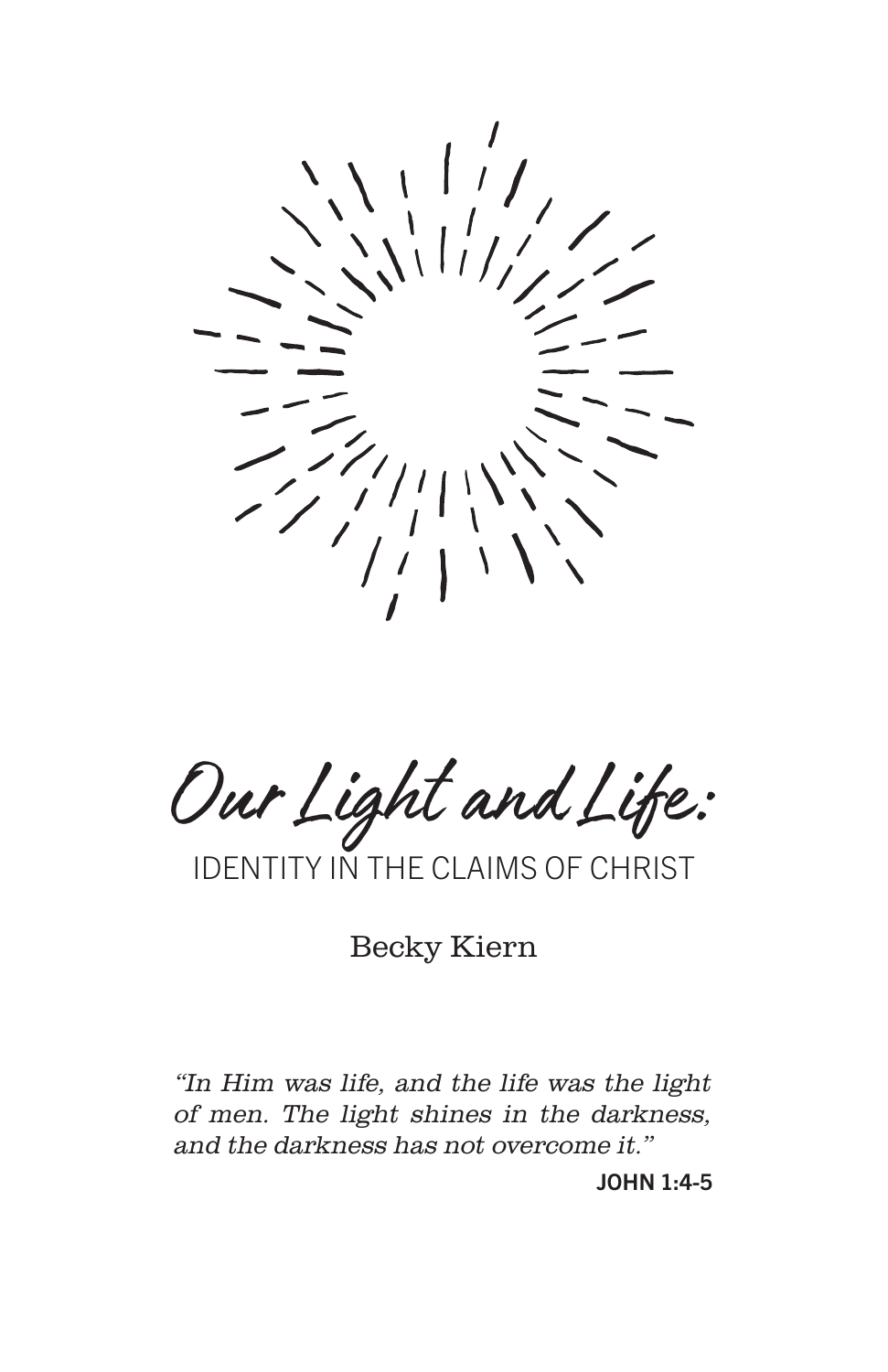Our Light and Life:

IDENTITY IN THE CLAIMS OF CHRIST

- Chapter 1: The Knowledge of God and of Ourselves
- Chapter 2: The Bread of Life: God's Continued **Faithfulness**
- Chapter 3: The Bread of Life: Our Nourishment
- Chapter 4: The Light of the World: God's Promised Steadfast Love
- Chapter 5: The Light of the World: Our Vision
- Chapter 6: The Door and the Good Shepherd: God's Trustworthy Protection
- Chapter 7: The Door and the Good Shepherd: Our Security and Peace
- Chapter 8: The Resurrection and Life: God's Plan of Restoration
- Chapter 9: The Resurrection and Life: Our Divine Physician
- Chapter 10: The Way, the Truth, and the Life: God's Provided Holy Lamb
- Chapter 11: The Way, the Truth, and the Life: Our Only Path
- Chapter 12: The True Vine: God's Divine Unity
- Chapter 13: The True Vine: Abiding in Our True Home
- Chapter 14: The Alpha and the Omega: The Covenant Maker and Keeper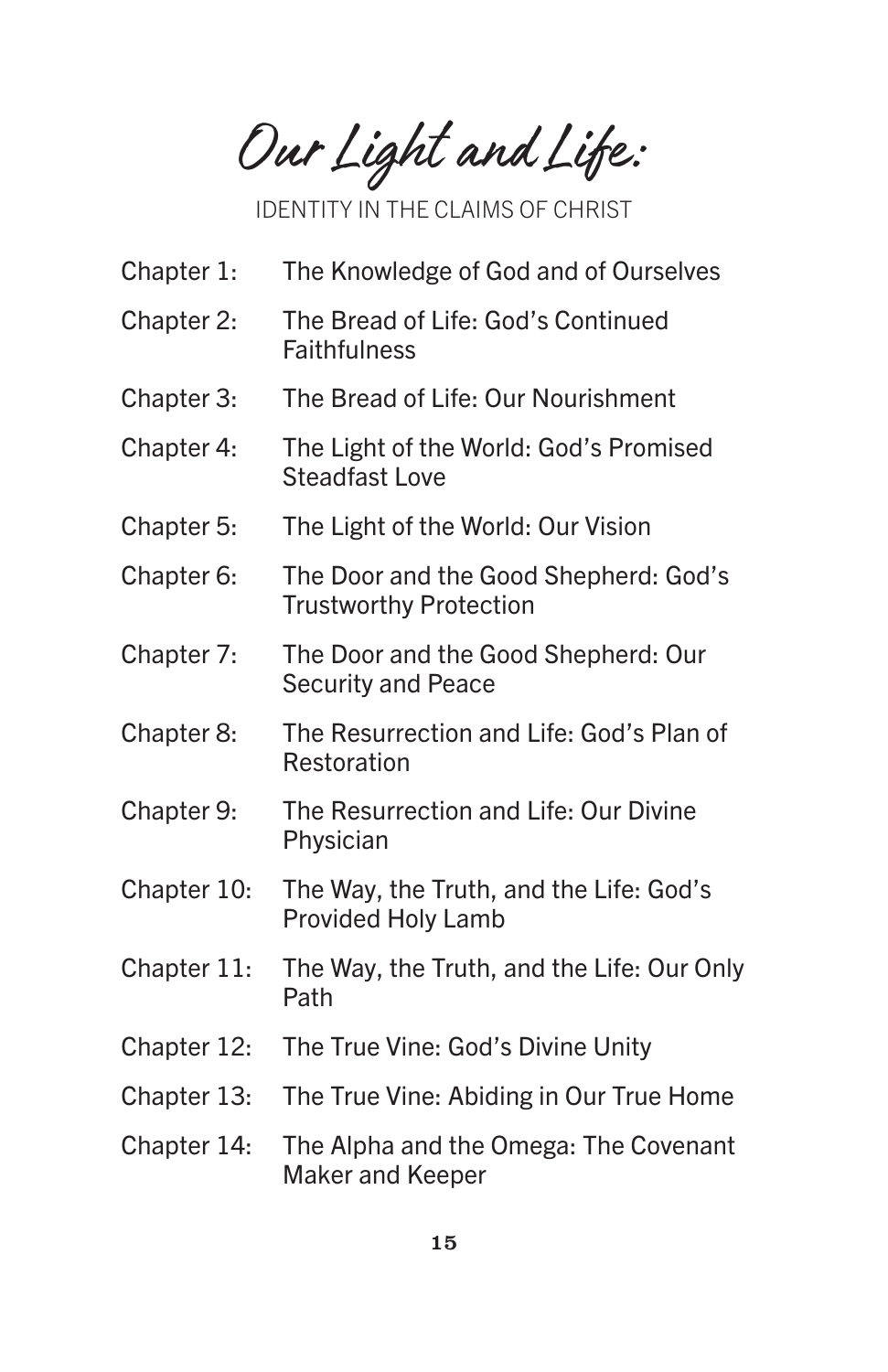

The Knowledge of God and of Ourselves

"Therefore, My people shall know My name. Therefore, in that day they shall know that it is I who speak; here I am."

ISAIAH 52:6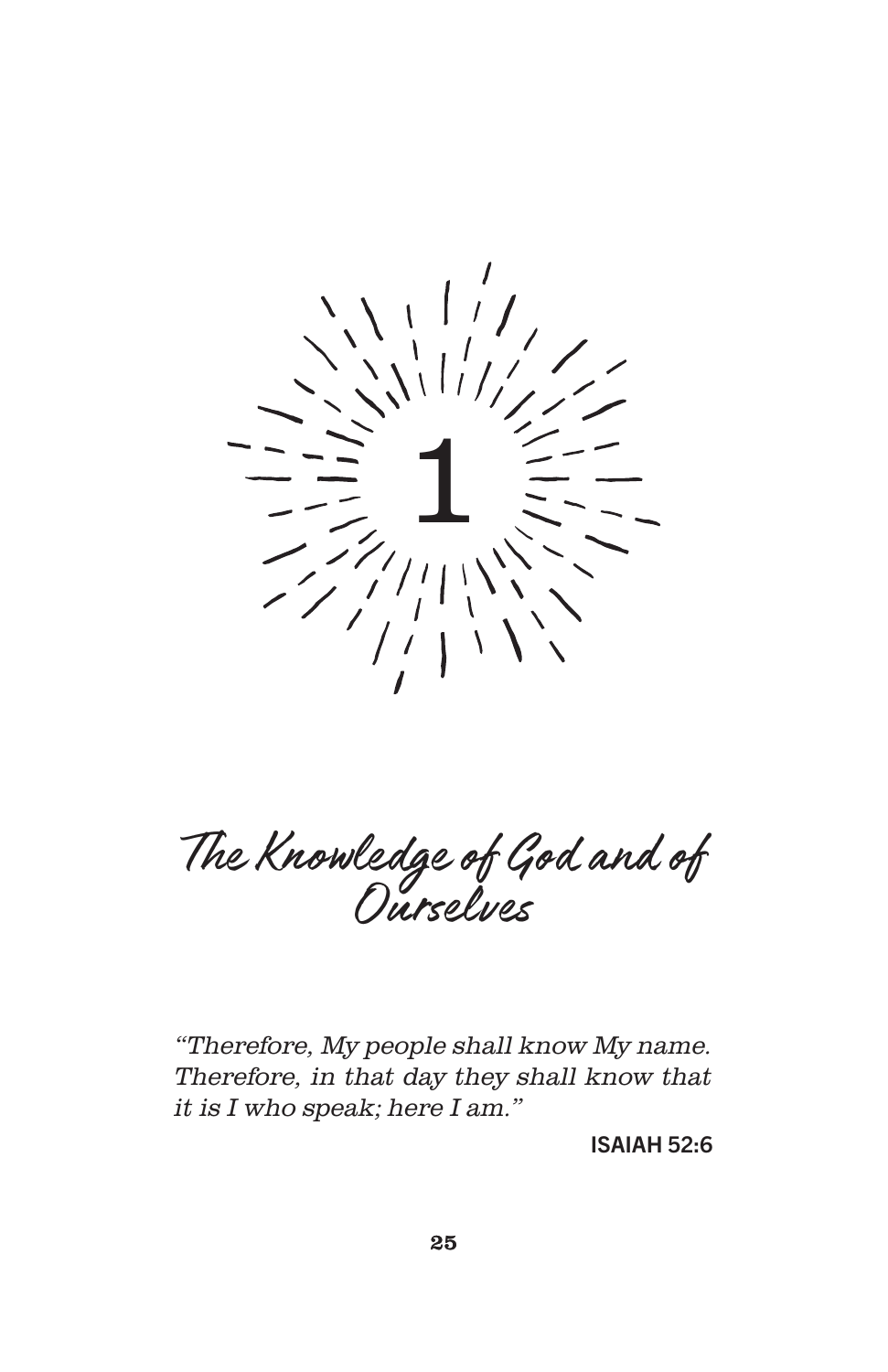

Do you find the question, "Who am I?" difficult to answer? Why is this a difficult question to answer?

## Who Am I?

"Who am I?"—Is there a question more central or universal to the human experience? These three little words, this tiny question, can take a lifetime to unravel. For generations, poets, songwriters, sociologists, and anthropologists (just to name a few) have attempted to romanticize or research their way to a deeper understanding of human and personal identity. For the Christian, the question is also warranted. God invites His people to freely ask identity questions, knowing in His kindness He has already given them the answers in His Word.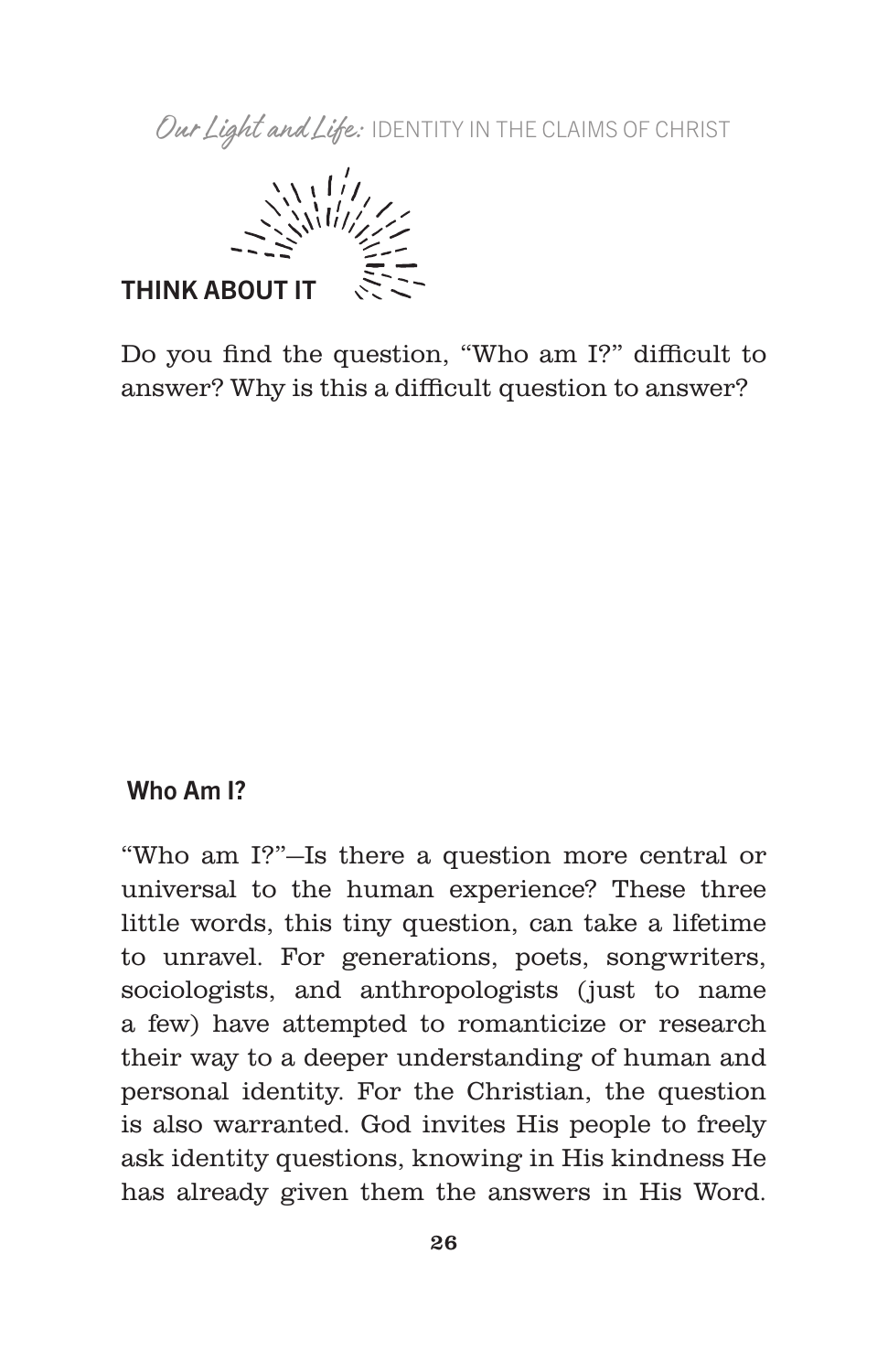As readers enter into God's Word, as they begin to digest God's divinity, His story and promises, they are invited to understand the fundamental truth: there is no real knowledge of self without a knowledge of God. And at the core we cannot truly answer the question "Who am I?" until we have answered, "Who is He?"

So, who is God? The four gospel books were written to help the Church know and understand the person and work of Jesus Christ. But the Gospel of John is different from the other three books (the Synoptic Gospels: Matthew, Mark, and Luke) in that John writes his book not simply to recount Jesus's life, but to help explain Jesus's identity and unique relationship with God the Father.

John, an ethnic and religious Jew, originally wrote his book for both a Jewish and non-Jewish audience. Having been raised in the synagogue studying the Torah and the other scriptural texts, John recognized the thread of God's covenant promises running throughout Jesus's teaching. In his book, he wanted to make it abundantly clear to others that Jesus is the Son of God who came to fulfill the promises of God the Father. Or as John puts it, "these are written so that you may believe that Jesus is the Christ, the Son of God, and that by believing you may have life in His name" (John 20:31). In His name is found identity and life. But what is His name and who is He?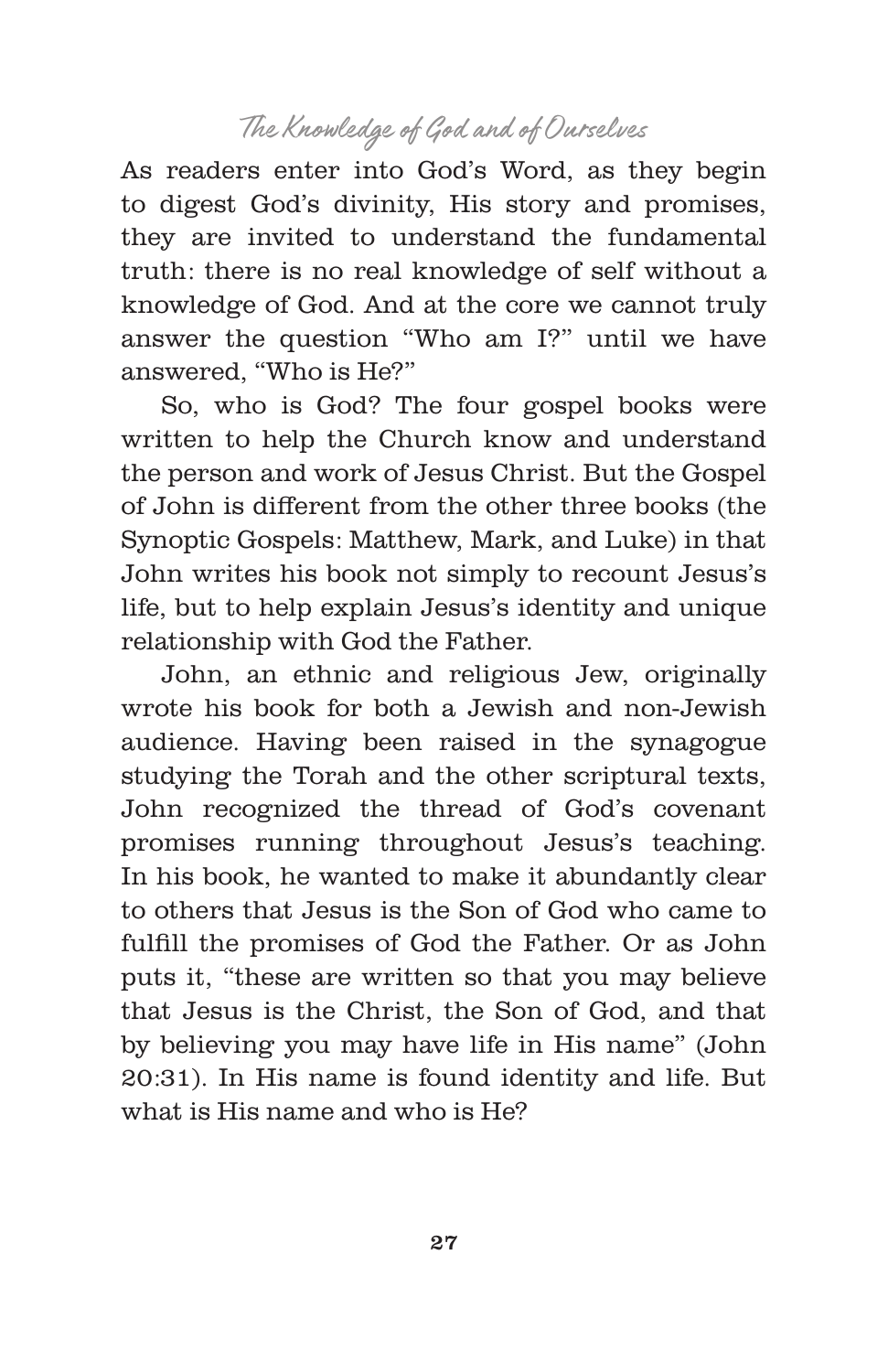

Read and mark the following passages from Exodus.

- Circle the participants in these narrative passages.
- Highlight identification statements God made about Himself.
- Highlight Moses's fears.
- In yet another color, highlight God's promises.
- In the margin make note of how God wants to be remembered.

## Exodus 3:9-15

<sup>9</sup>And now, behold, the cry of the people of Israel has come to Me, and I have also seen the oppression with which the Egyptians oppress them. 10Come, I will send you to Pharaoh that you may bring My people, the children of Israel, out of Egypt." <sup>11</sup>But Moses said to God, "Who am I that I should go to Pharaoh and bring the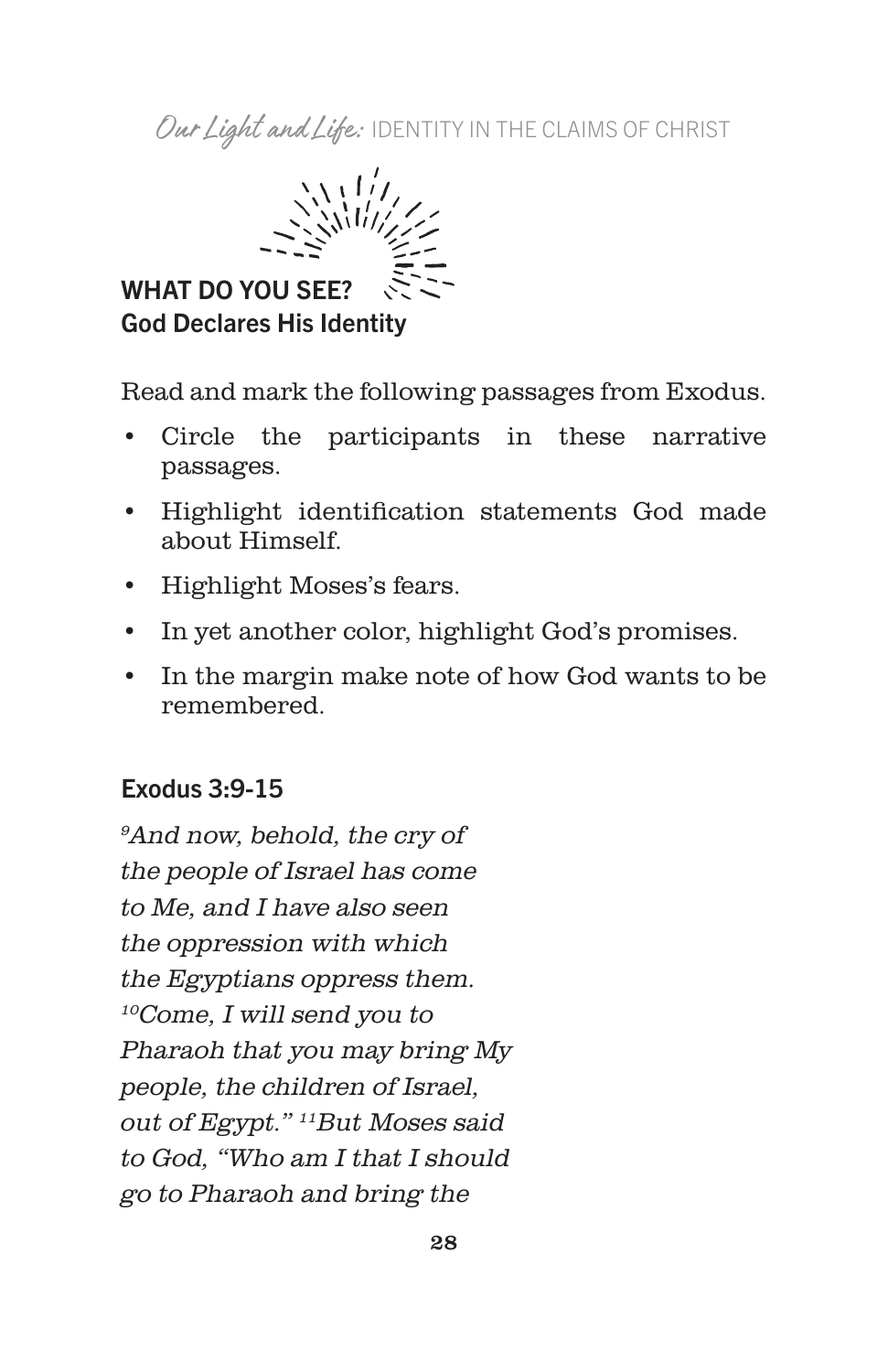children of Israel out of Egypt?"  $12He$  said, "But I will be with you, and this shall be the sign for you, that I have sent you: when you have brought the people out of Egypt, you shall serve God on this mountain."

13Then Moses said to God, "If I come to the people of Israel and say to them, 'The God of your fathers has sent me to you,' and they ask me, 'What is His name?' what shall I say to them?" 14God said to Moses, "I AM WHO I AM." And He said, "Say this to the people of Israel: 'I AM has sent me to you.'" 15God also said to Moses, "Say this to the people of Israel: 'The LORD, the God of your fathers, the God of Abraham, the God of Isaac, and the God of Jacob, has sent me to you.' This is My name forever, and thus I am to be remembered throughout all generations."

#### Exodus 5:22-6:5

22Then Moses turned to the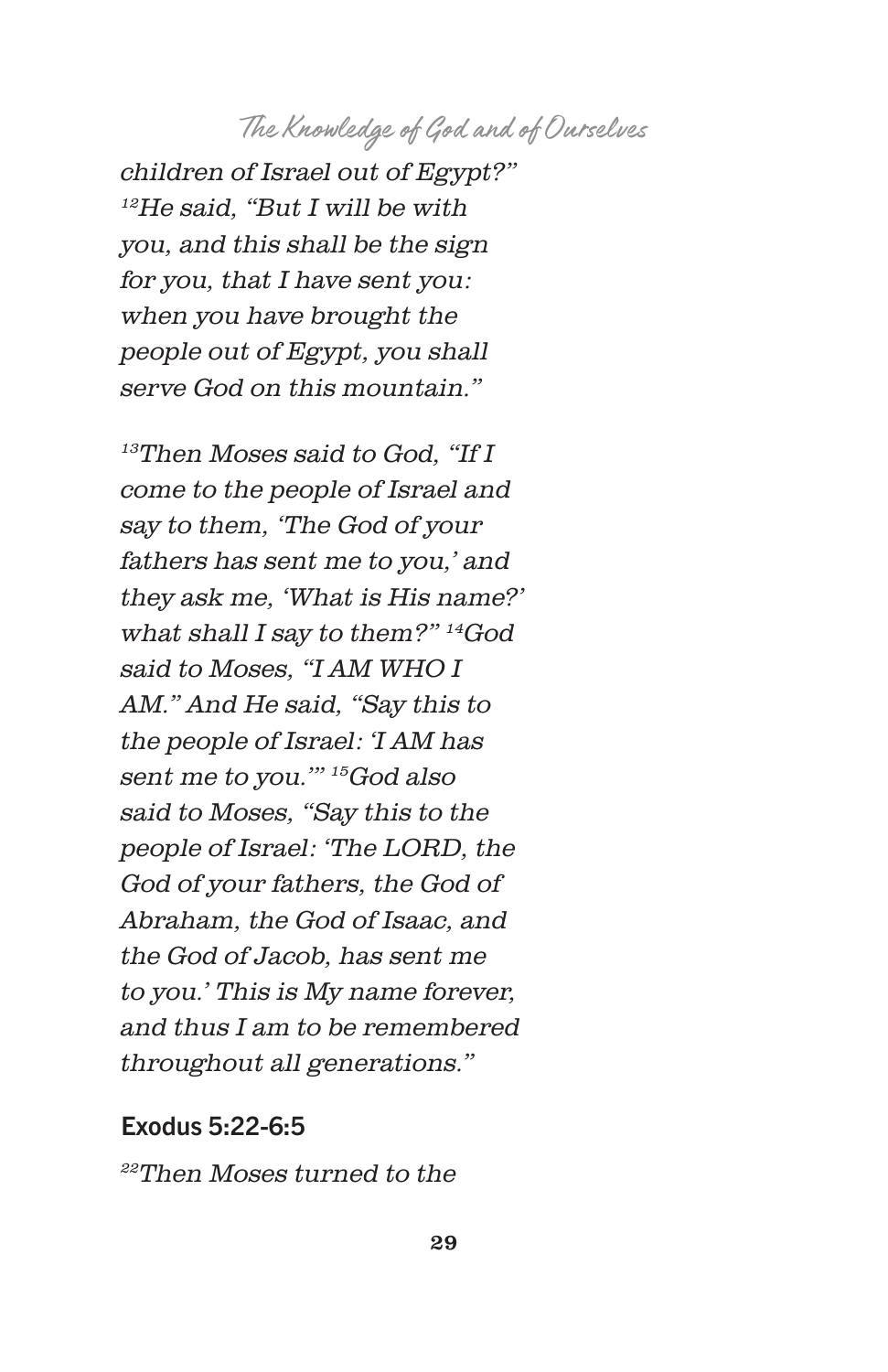LORD and said, "O Lord, why have You done evil to this people? Why did You ever send me? <sup>23</sup>For since I came to Pharaoh to speak in Your name, he has done evil to this people, and You have not delivered Your people at all."

 $6.1$ But the LORD said to Moses. "Now you shall see what I will do to Pharaoh; for with a strong hand he will send them out, and with a strong hand he will drive them out of his land." 2God spoke to Moses and said to him, "I am the LORD. <sup>3</sup>I appeared to Abraham, to Isaac, and to Jacob, as God Almighty, but by My name the LORD I did not make Myself known to them. <sup>4</sup>I also established My covenant with them to give them the land of Canaan, the land in which they lived as sojourners. <sup>5</sup>Moreover, I have heard the groaning of the people of Israel whom the Egyptians hold as slaves, and I have remembered My covenant."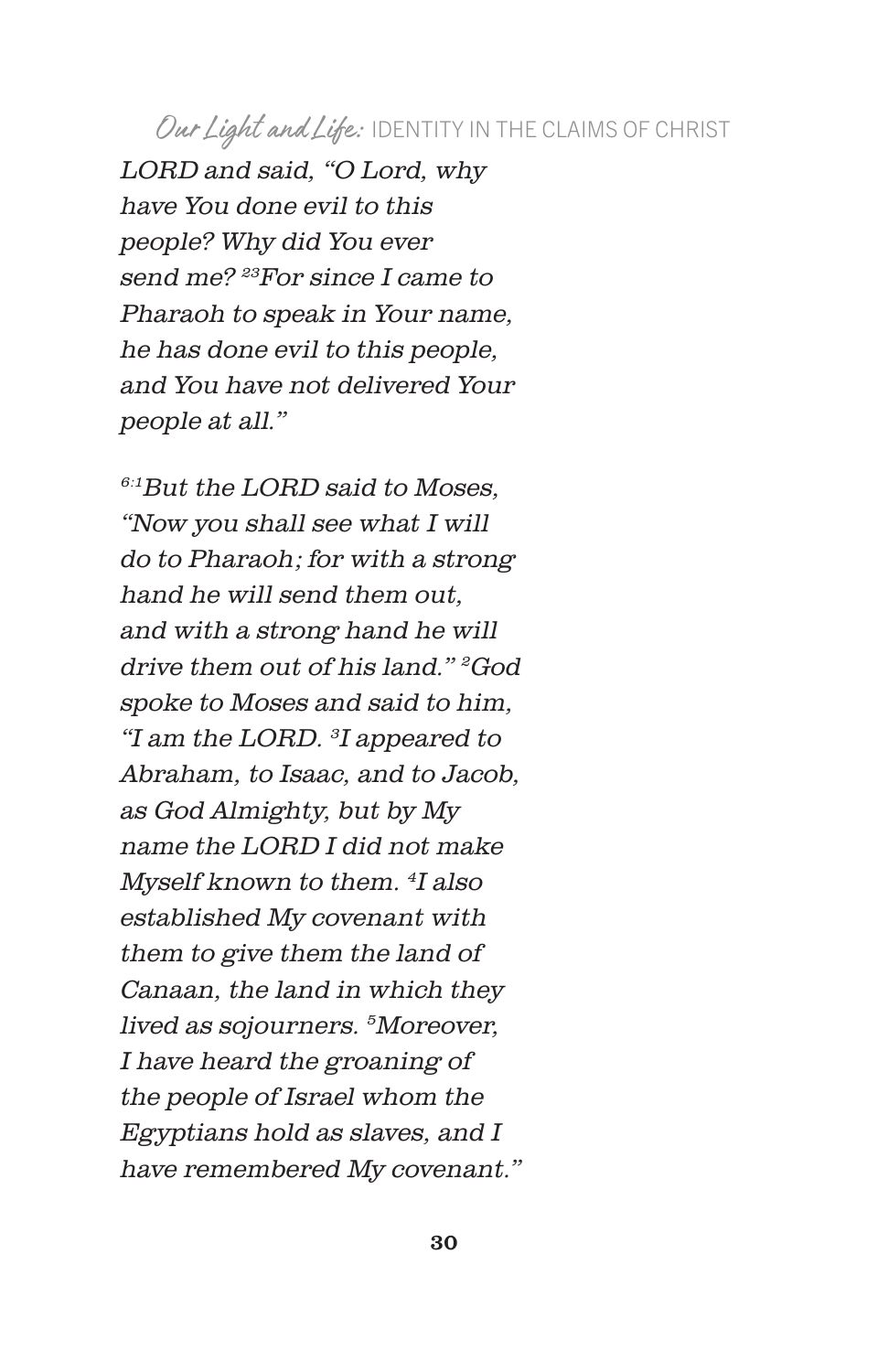The Knowledge of God and of Ourselves

1 In Exodus 3:11 and 13, Moses expressed doubt<br>in his ability to do what God was asking him to do.

a. How did God respond to Moses's question?

b. Why might God have responded to Moses's question with declarations about His own identity?

2 List the three names God gave to Moses in<br>
both passages as proof of His relationship with the people of Israel?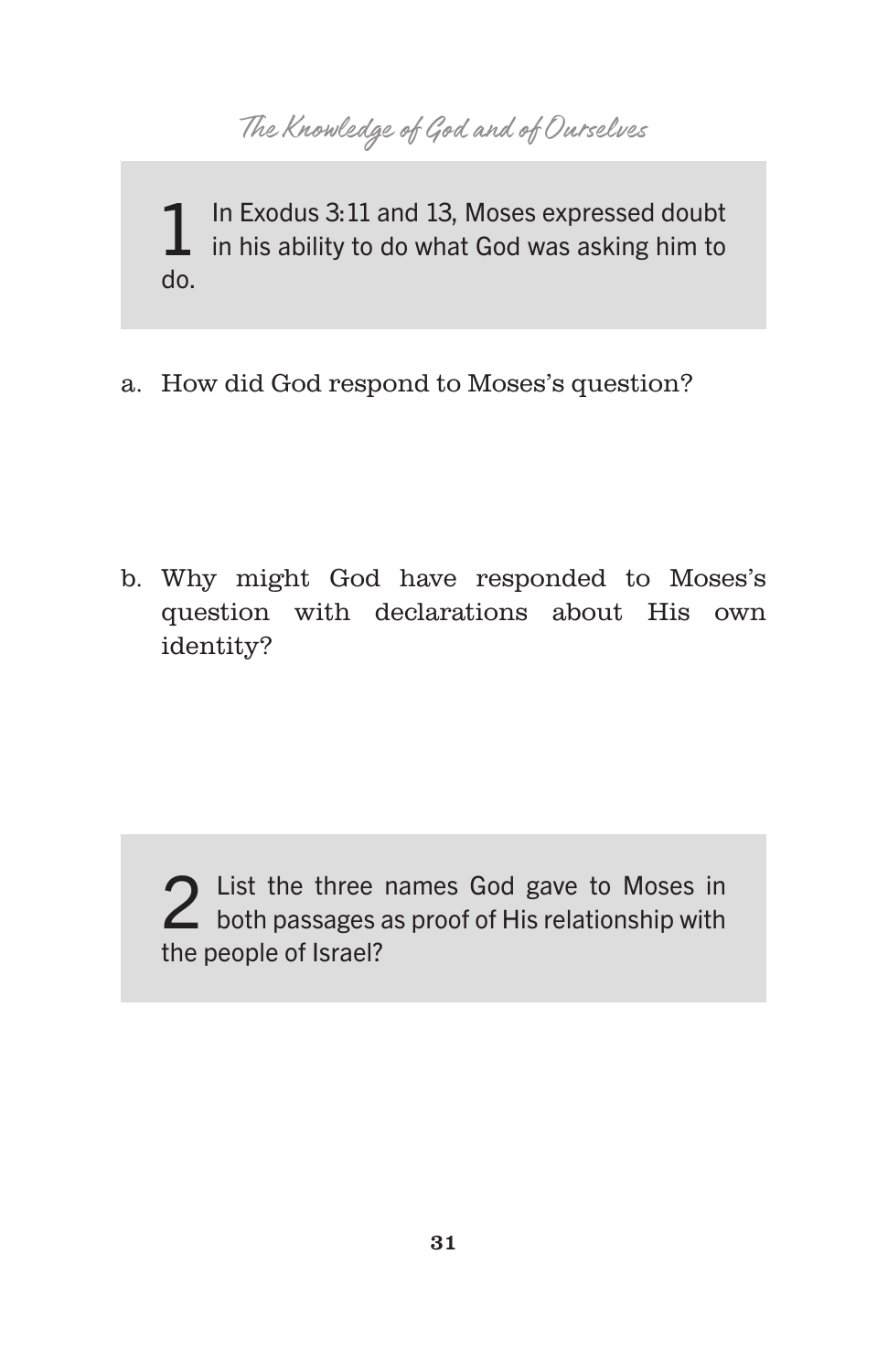3 In Exodus 6, God stated that He "established" and "remembered" His covenant.<sup>2</sup> Using a dictionary, look up and write out the definition of a covenant.



# WHAT DO YOU THINK? The Great I AM

When trying to understand a topic discussed in a passage of Scripture, it can be helpful to ask the questions "What do other passages say on this topic?" and "What does the whole Bible say about it?" Looking at other passages (known as referencing) is a helpful tool in analyzing a particular passage because it helps us understand connections made throughout the entire Bible.

God declared His identity in Exodus, but as God's story progressed, He continued to remind His people of His identity by making similar declarations throughout Scripture. So, generations after the exodus, God gave the prophet Isaiah a special revelation to share with His people.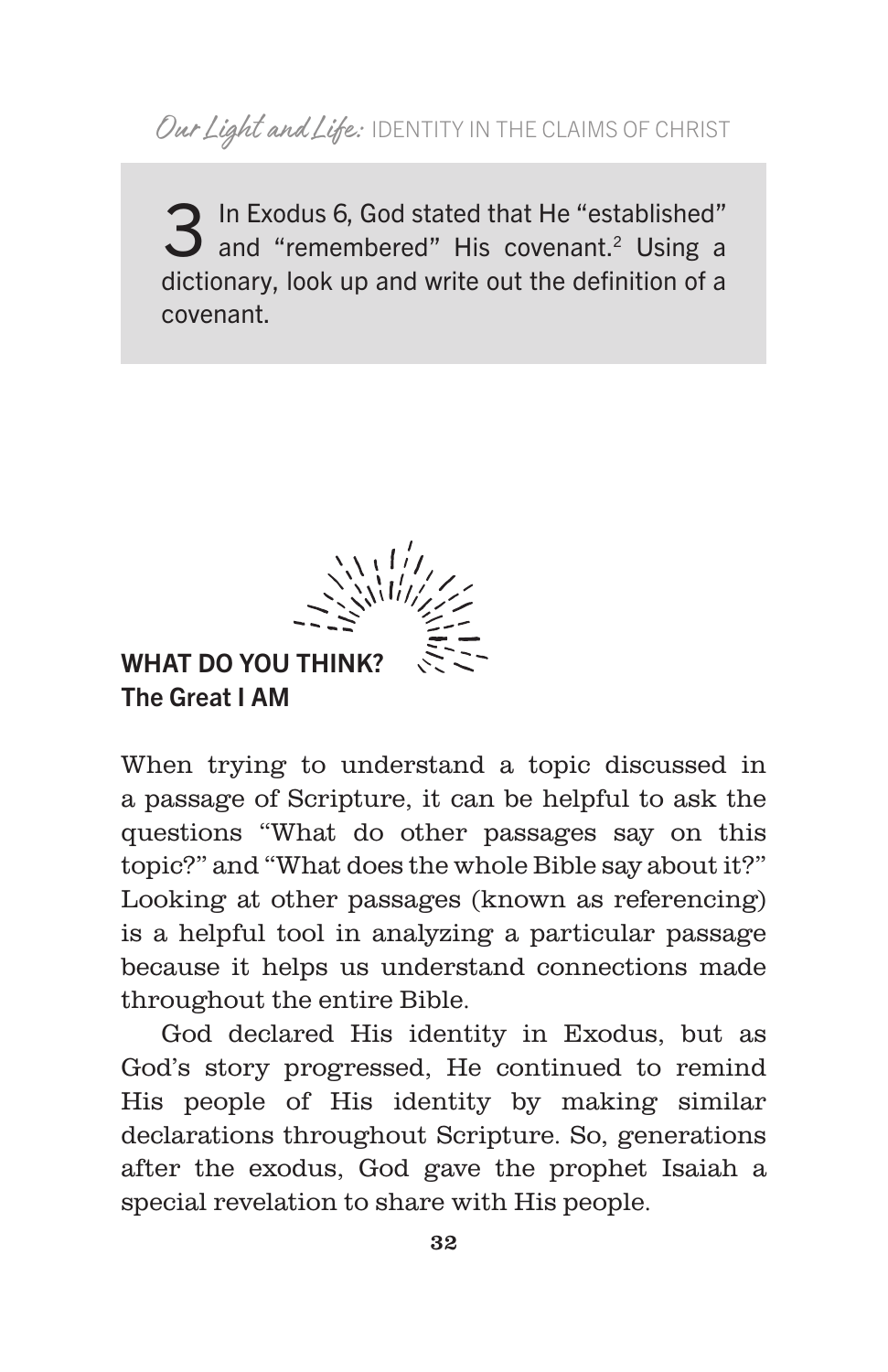4 God declared His identity multiple times throughout Isaiah. Read each passage given, using the charts to answer questions for each passage.

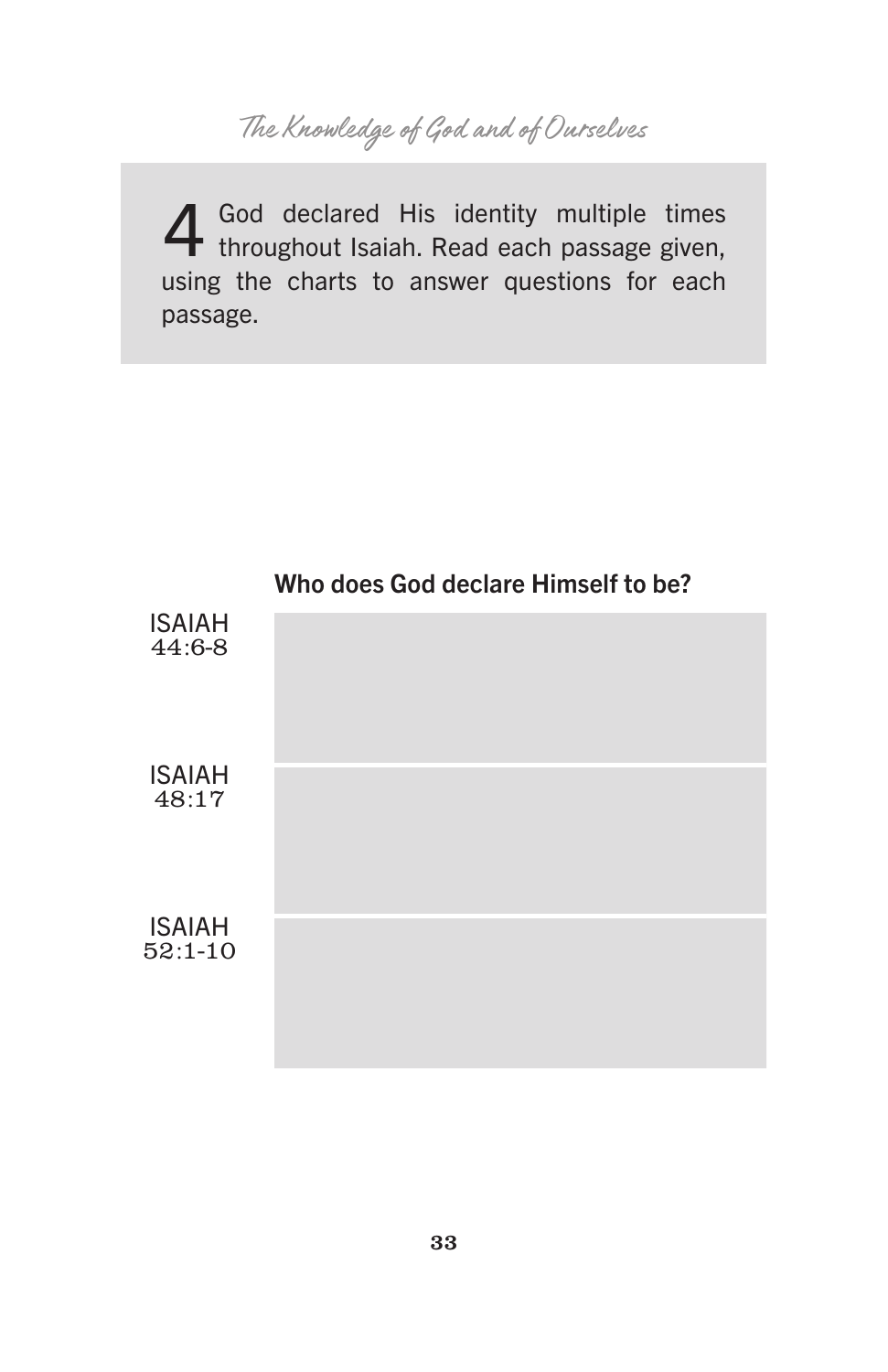|                            | What does God promise to do?    |
|----------------------------|---------------------------------|
| <b>ISAIAH</b><br>44:6-8    |                                 |
| <b>ISAIAH</b><br>48:17     |                                 |
| <b>ISAIAH</b><br>$52:1-10$ |                                 |
|                            |                                 |
|                            | To whom is God making promises? |
| <b>ISAIAH</b><br>44:6-8    |                                 |
| <b>ISAIAH</b><br>48:17     |                                 |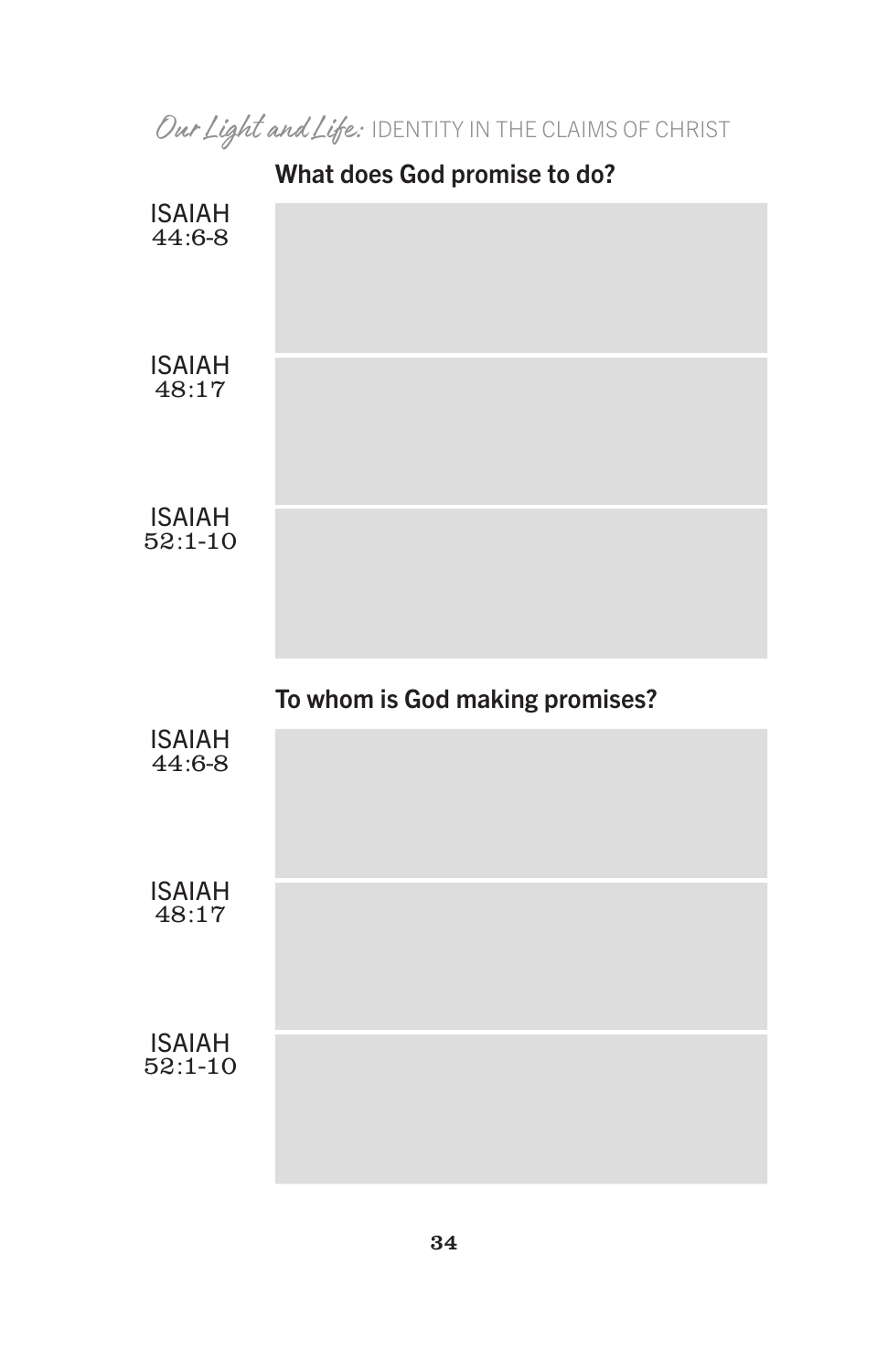How are God's promises here similar to the promises given in the Exodus passages? ISAIAH 44:6-8 ISAIAH 48:17 ISAIAH 52:1-10

 5 Isaiah was written as a guide to faithful, God-centered living, based on the covenant promises of God. List three ways God's declarative statements in Exodus and Isaiah are still true.

35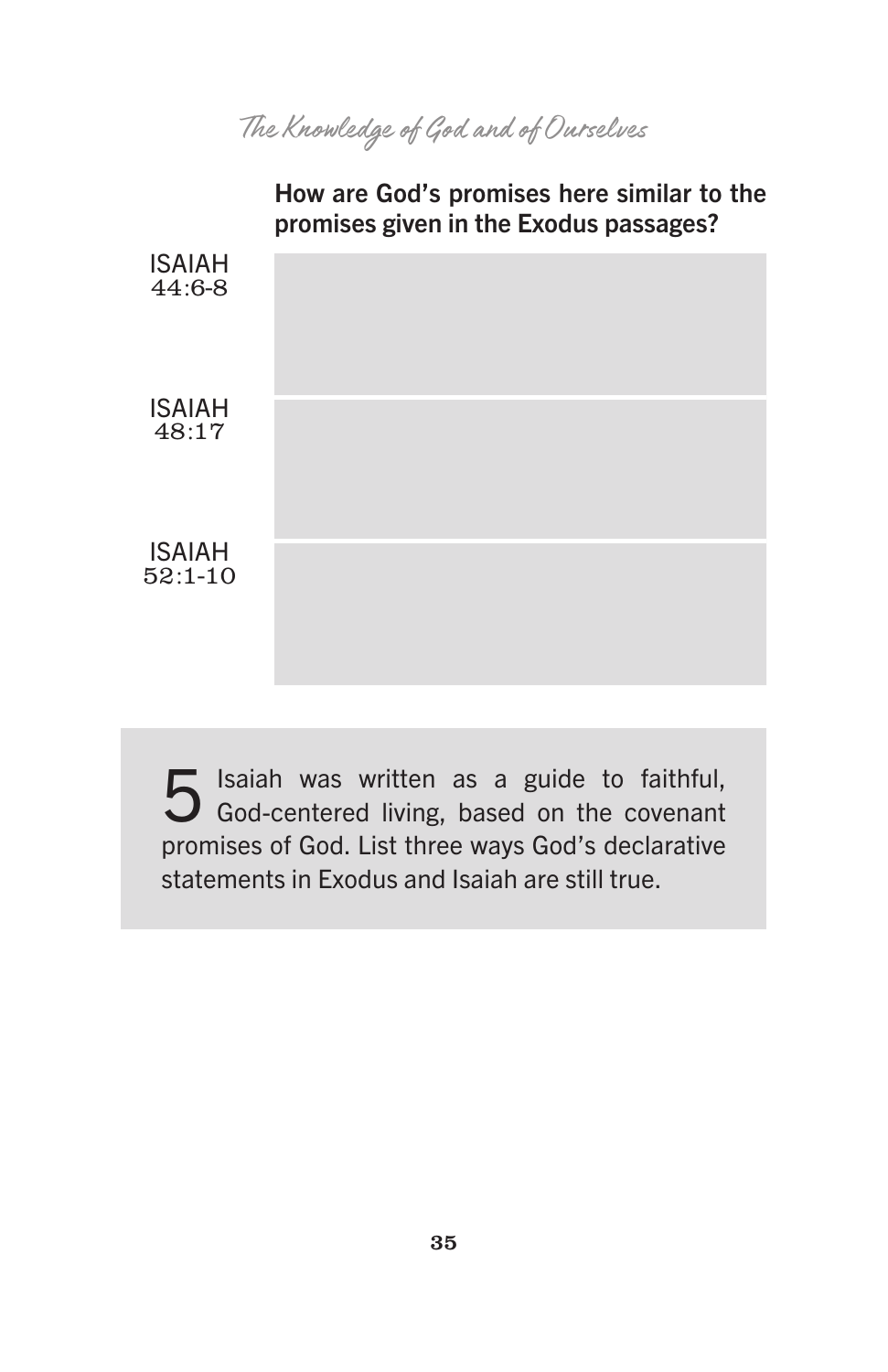6 How are the truths you listed in question 5<br>6 helpful in your own identity formation?

 $\langle\frac{1}{2}\rangle$ 

WHAT'S IT TO YOU?

Why do you think it is important to ask and try to answer the questions "Who am I?" and "Who is God?"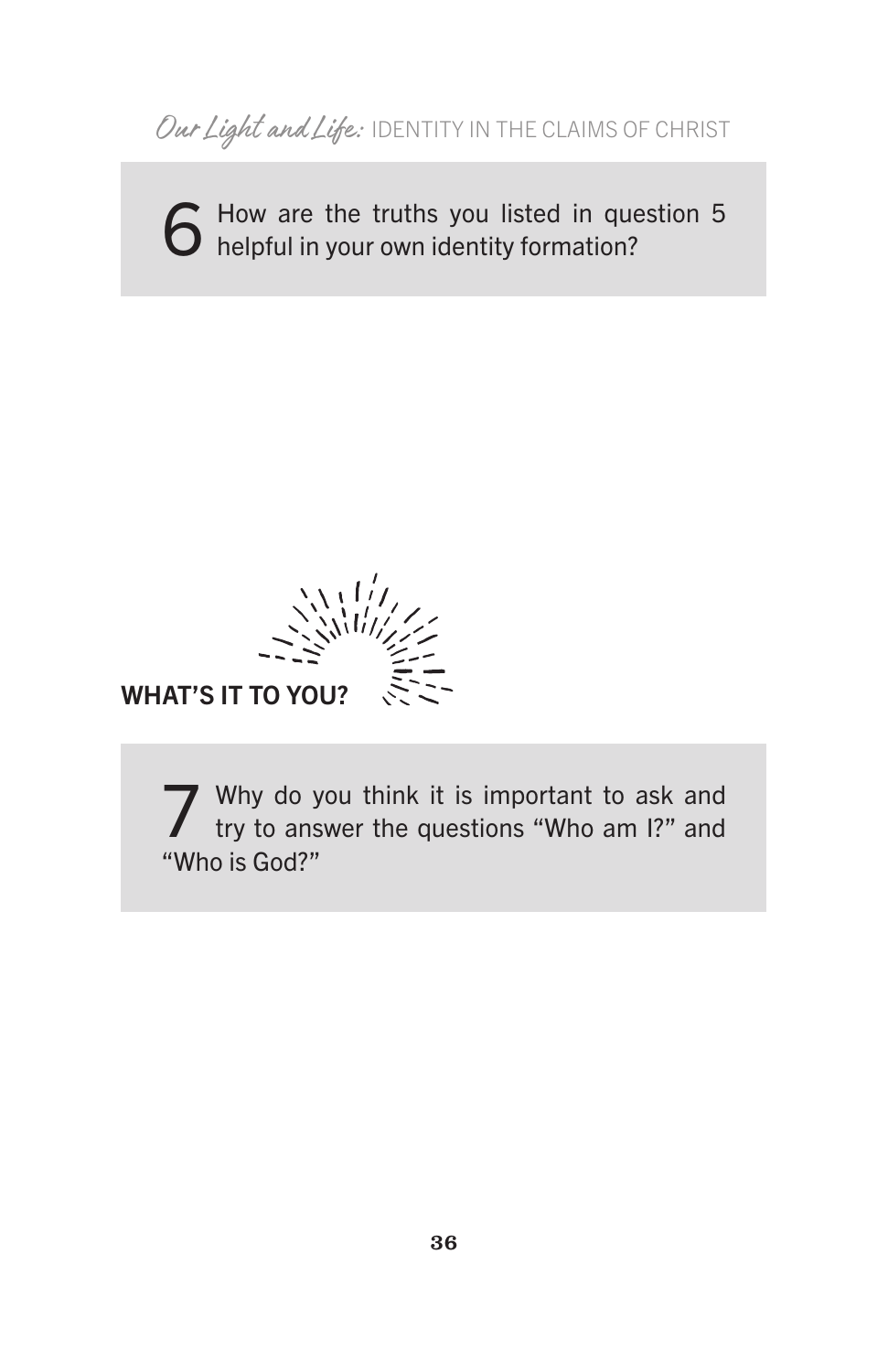

8 Ask yourself, "Who am I?" Write out your answer.

What are some other Bible passages that help you answer "Who am I"?

10 List some of the beliefs, relationships, or experiences in your life which have been a part of your attempts to cultivate your own identity? (Think of examples which have been both positive and negative.)